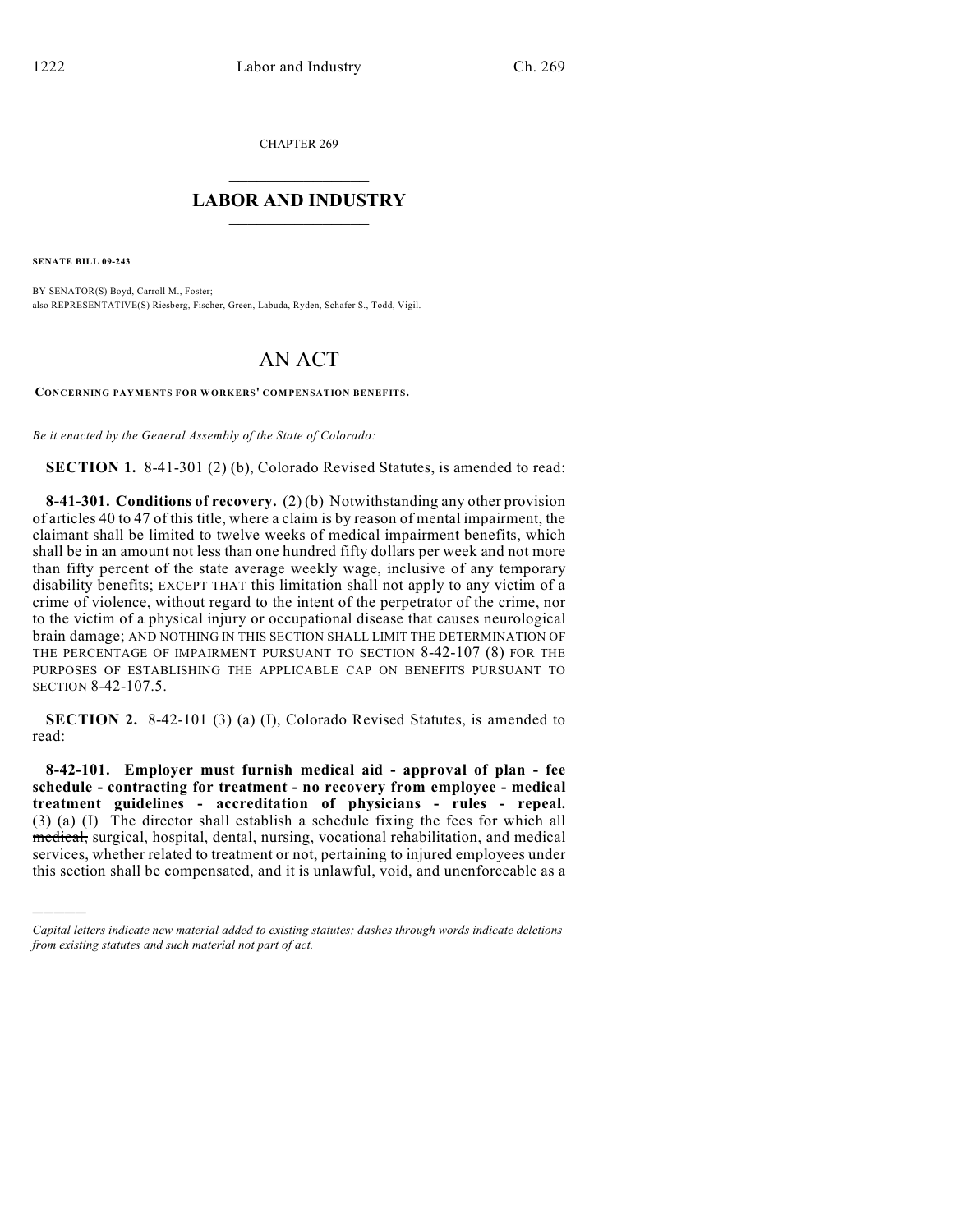debt for any physician, chiropractor, hospital, person, expert witness, reviewer, evaluator, or institution to contract with, bill, or charge any party for services, rendered in connection with injuries coming within the purview of this article or an applicable fee schedule, which are or may be in excess of said fee schedule unless such charges are approved by the director. Fee schedules shall be reviewed on or before July 1 of each year by the director, and appropriate health care practitioners shall be given a reasonable opportunity to be heard as required pursuant to section 24-4-103, C.R.S., prior to fixing the fees, impairment rating guidelines, which shall be based on the revised third edition of the "American Medical Association Guides to the Evaluation of Permanent Impairment", in effect as of July 1, 1991, and medical treatment guidelines and utilization standards. Fee schedules established pursuant to this subparagraph (I) shall take effect on January 1. The director shall promulgate rules concerning reporting requirements, penalties for failure to report correctly or in a timely manner, utilization control requirements for services provided under this section, and the accreditation process in subsection (3.6) of this section. THE FEE SCHEDULE SHALL APPLY TO ALL SURGICAL, HOSPITAL, DENTAL, NURSING, VOCATIONAL REHABILITATION, AND MEDICAL SERVICES, AND EXPERT WITNESS, EXPERT REVIEWER, OR EXPERT EVALUATOR SERVICES, WHETHER RELATED TO TREATMENT OR NOT, PROVIDED AFTER ANY FINAL ORDER, FINAL ADMISSION, OR FULL OR PARTIAL SETTLEMENT OF THE CLAIM.

**SECTION 3.** 8-42-107 (7) (b) (III), Colorado Revised Statutes, is amended to read:

**8-42-107. Permanent partial disability benefits - schedule - medical impairment benefits - how determined.** (7) (b) (III) Mental or emotional stress shall be compensated pursuant to section 8-41-301 (2) and shall not be combined with a scheduled or a nonscheduled injury, EXCEPT FOR THE PURPOSES OF CALCULATING A CLAIMANT'S IMPAIRMENT RATING TO DETERMINE THE APPLICABLE CAP FOR BENEFITS PURSUANT TO SECTION 8-42-107.5.

**SECTION 4.** 8-42-107.5, Colorado Revised Statutes, is amended to read:

**8-42-107.5. Limits on temporary disability payments and permanent partial disability payments.** No claimant whose impairment rating is twenty-five percent or less may receive more than seventy-five thousand dollars from combined temporary disability payments and permanent partial disability payments. No claimant whose impairment rating is greater than twenty-five percent may receive more than one hundred fifty thousand dollars from combined temporary disability payments and permanent partial disability payments. FOR THE PURPOSES OF THIS SECTION, ANY MENTAL IMPAIRMENT RATING SHALL BE COMBINED WITH THE PHYSICAL IMPAIRMENT RATING TO ESTABLISH A CLAIMANT'S IMPAIRMENT RATING FOR DETERMINING THE APPLICABLE CAP.

**SECTION 5.** 8-43-404, Colorado Revised Statutes, is amended BY THE ADDITION OF A NEW SUBSECTION to read:

**8-43-404. Examination - refusal - personal responsibility - physicians to testify and furnish results - definitions.** (9) (a) HEALTH CARE SERVICES PROVIDED SHALL BE DEEMED AUTHORIZED IF THE CLAIM IS FOUND TO BE COMPENSABLE WHEN: